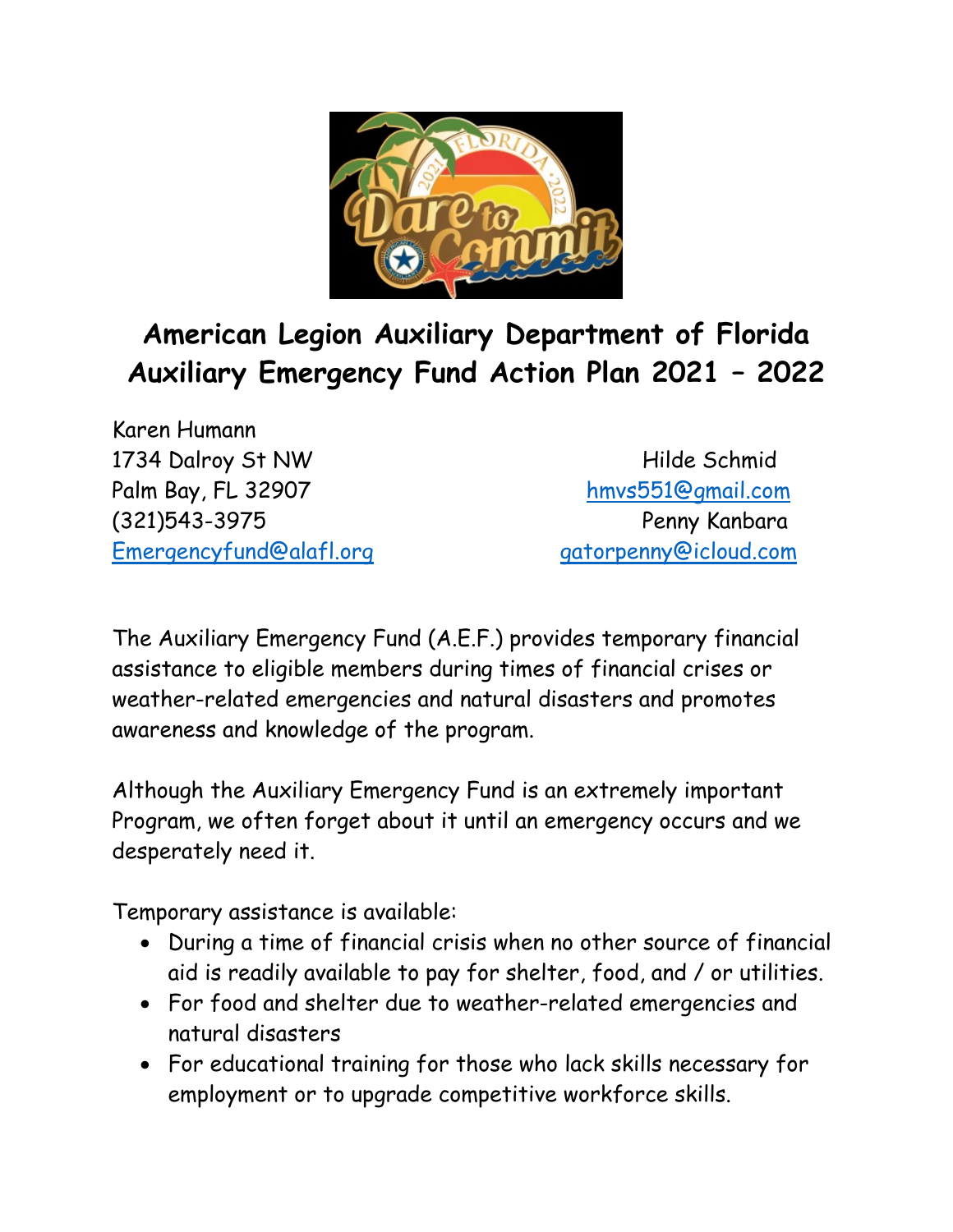The maximum amount granted by the Department of Florida for each AEF case is \$1,200 and the maximum amount granted by National is \$2,400.

All applications can be found at the Florida Department website: [https://alafl.org/programs/emergency-fund/.](https://alafl.org/programs/emergency-fund/) In addition, you can also find National applications at [https://www.legion-aux.org/aef.](https://www.legion-aux.org/aef) Please make sure these applications are fully completed and signed by the Unit Investigator, Unit President, and Unit Secretary and send the application to the appropriate office (i.e.: Department or National).

The National application must be received at National Headquarters within 3 months of the disaster date. Please follow the directions as posted.

There are multiple ways to raise money for your Unit's Auxiliary Emergency Funds. Some suggestions are as follows:

- Have a water bottle coin collection
- Have a cake walk
- Donate money for each year of membership
- Hold a 50 /50 at each meeting
- Put AEF cans around your Post canteen
- Purchase AEF pins from Department to sell to Unit members
- Hold a raffle for a "high priced" item
- At Holiday time, offer a gift-wrapping service for a donation
- Have a bake sale

## **AEF Reporting**

Your required year end reporting forms can be found at <https://alafl.org/programs/emergency-fund/> , however please also